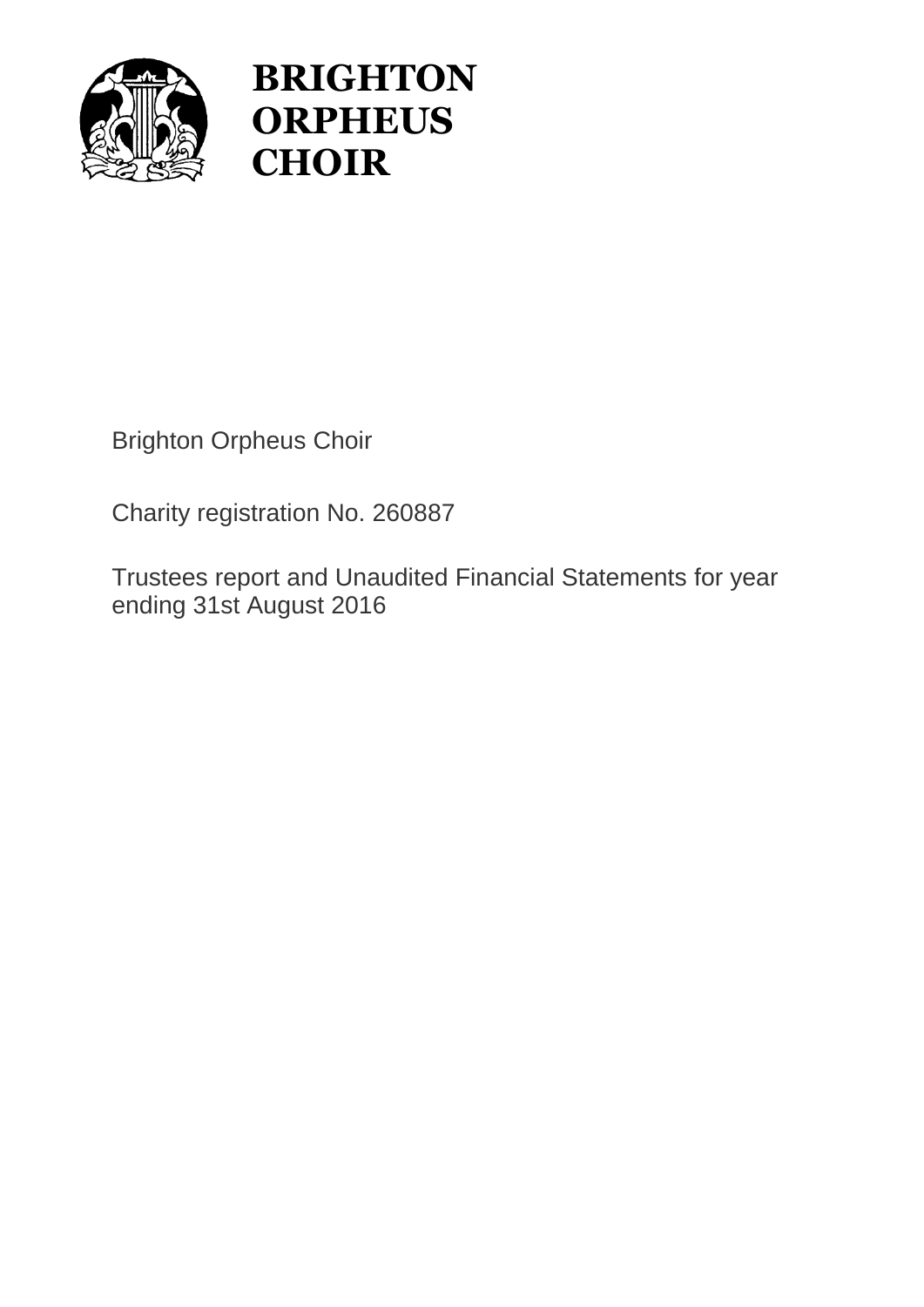# **INDEX TO TRUSTEES ANNUAL REPORT AND FINANCIAL STATEMENTS**

# **Page No**

- **3** Reference and Administrative Information
- **4 - 6** Report of the Trustees
- **7** Report of the Independent Examiner
- **8** Statement of Financial Activities
- **9** Balance Sheet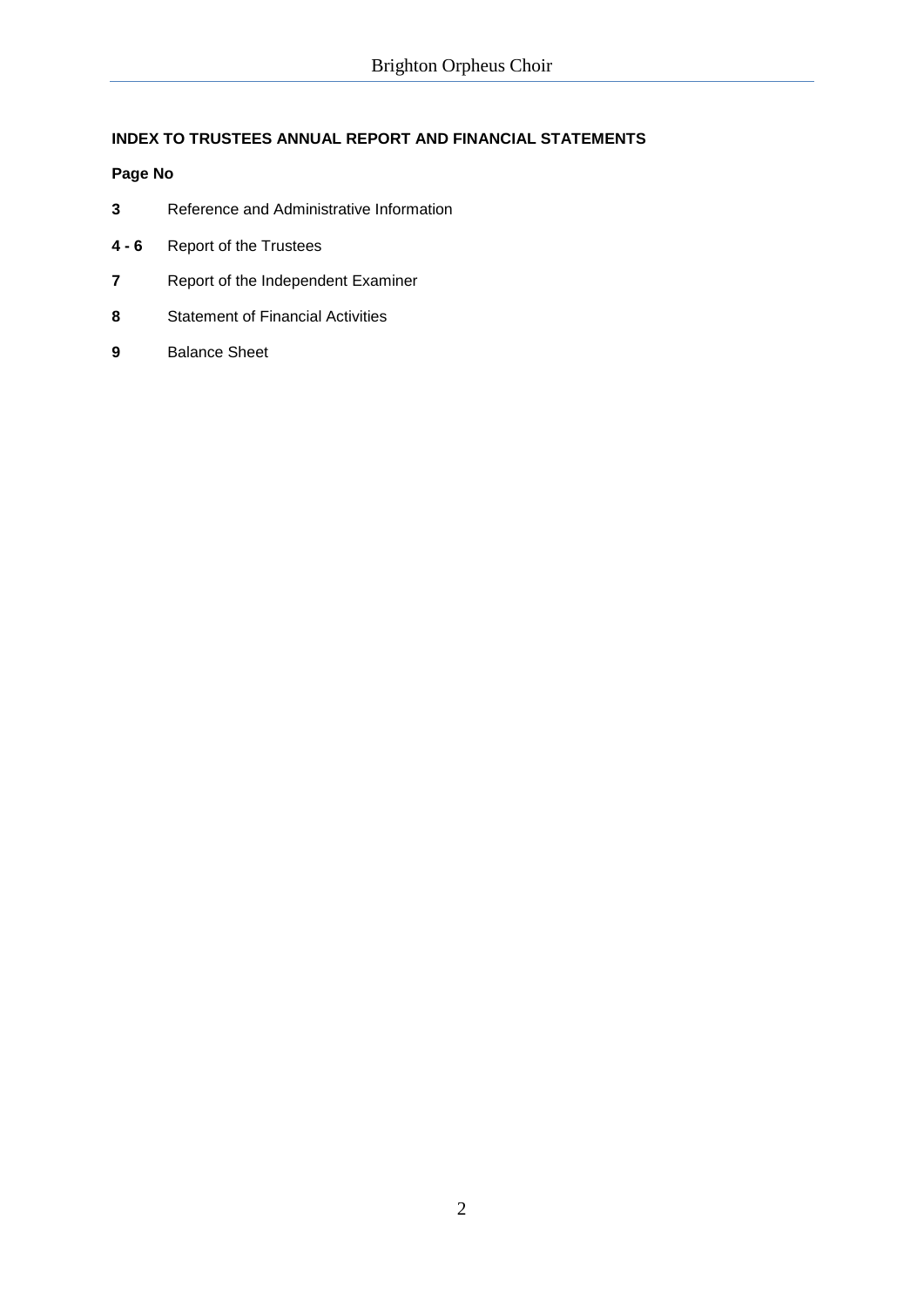# **REFERENCE AND ADMINISTRATIVE INFORMATION**

The Trustees present their report and accounts for the year ended 31st August 2016.

| <b>Charity Name:</b>                                    | <b>Brighton Orpheus Choir</b>                                                                                                                                                                           |  |  |  |
|---------------------------------------------------------|---------------------------------------------------------------------------------------------------------------------------------------------------------------------------------------------------------|--|--|--|
| <b>Charity registration number: 260887</b>              |                                                                                                                                                                                                         |  |  |  |
| <b>Registered Office</b><br>and operational<br>address: | 33 Montacute Rd<br>Lewes<br>BN7 1EP                                                                                                                                                                     |  |  |  |
| Trustees:                                               | - Chairman<br>Annette Bell<br>Richard Jayawant -Secretary<br>Elizabeth Hughes - Treasurer<br>Linda Newson-Ray (to 2016)<br>Robert Eastwood (to 2017)<br>Rachel Goode (to 2017)<br>Sylvia Reed (to 2018) |  |  |  |
| Independent<br>Examiner:                                | Reg Squire<br>4 4 1 A Unionalism Class                                                                                                                                                                  |  |  |  |

14 Windmill Close Hove BN3 7LJ

Choir web site - www.brightonorpheus.org E-mail - secretary@brightonorpheus.org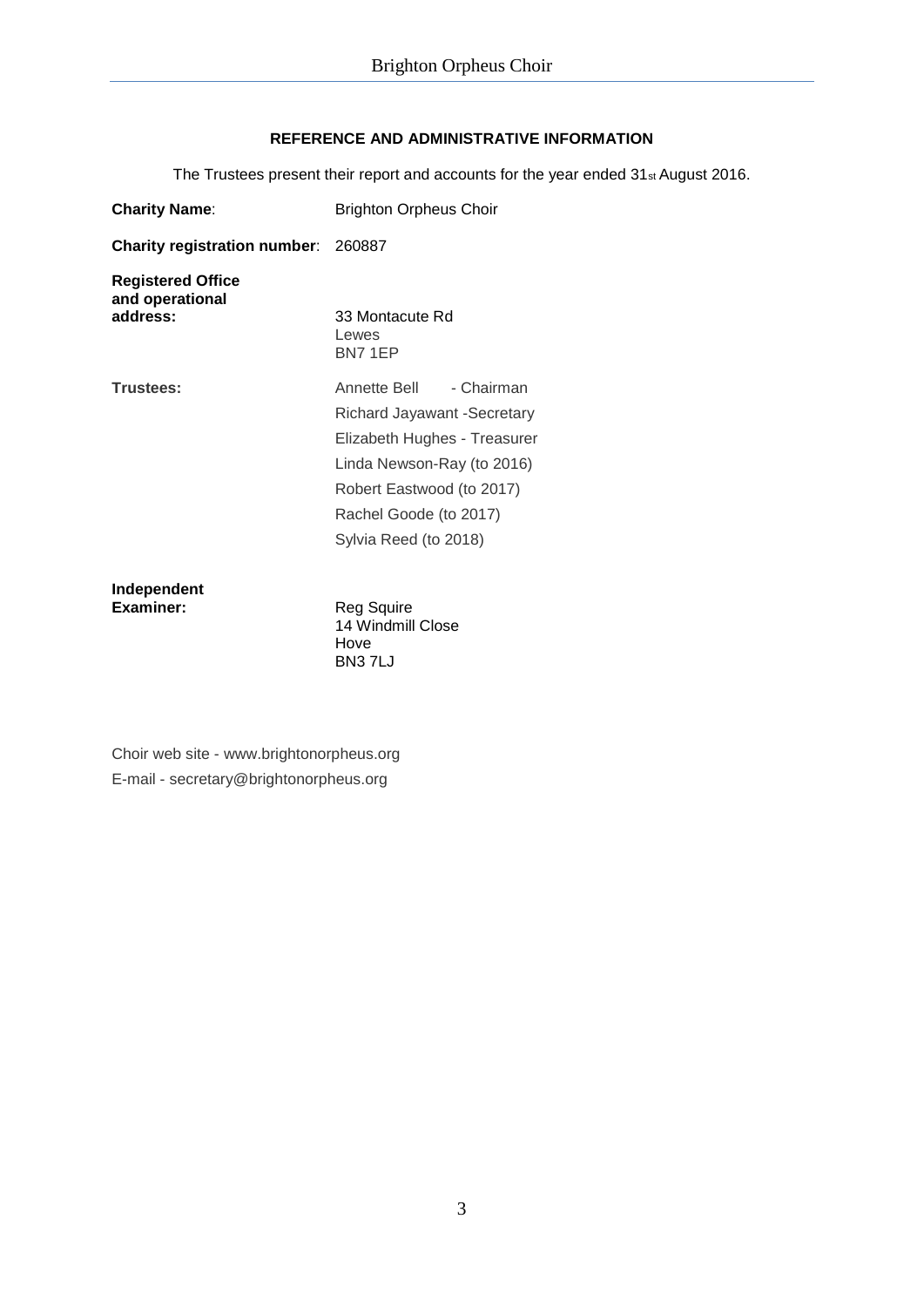# **Charity Structure, Governance and Management**

The choir is run in accordance with the constitution (lodged with the charity commission) adopted at the AGM 7th November 2012.

The managing committee are the trustees of the charity.

This provides for 3 officers (Chairman, Secretary and Treasurer) to be appointed for 1 year at the AGM. Two additional committee members are appointed at the AGM on a rolling 3 year basis. Additional committee members may be appointed on an ex-officio basis by the committee.

All committee members (with the exception of the Musical Director and the Accompanist) must be members of the choir. Nominations to the committee are actively sought by the committee and where more nominations than vacancies are received, an election will be held at the AGM.

Membership of the choir is open to all who are able to pass an audition. The choir seeks to support those with special needs, to allow them to take an active part in the choir.

# **Activities and Objectives**

The objects of the Choir shall be:

a) to advance, improve, develop and maintain public education in, and appreciation of, the art and science of music in all its aspects by the performance of sacred and secular music and by any other means the Trustees see fit, and

b) to assist charitable institutions.

The choir achieves the first object through:

a) Maintaining an active rehearsal programme that seeks to develop the musical ability and knowledge of all choir members.

b) Public performance of musical works to both increase the musical ability of the members and the musical knowledge of the general public.

c) Running Choral workshops, which are open to the general public to increase the musical ability and knowledge of both choir members and the general public.

The choir achieves the second object through:

a) Making retiring collections for other charities at the public concerts put on by the choir.

b) Running fund raising events (such as carol singing) for other charities.

The trustees have paid due regard to Charity Commission guidance on public benefit in deciding what activities the choir should undertake.

# **Achievements and Performance**

At the start of the Autumn term we established the Orpheus Young Singers (OYS)under the direction of Stella Hull and Shona Knight. This youth choir(which is subsidised by the choir) was running with approximately 10 members for most of the year. Setting up this choir required the establishment of relevant safeguarding procedures which are now all in place. Richard Jayawant who is the Designated Safeguarding Officer also attended a 2 day course run by NSPCC.

For the adult choir, last season began with the first part of Handel's much loved Messiah and the little known Hodie by Vaughan Williams. With soloists Shona Knight, Katie Grosset, Stephen Brown and Matthew Sprange and the Musicians of All Saints orchestra, this was a powerful relating of the Christmas story contrasting glorious angelic exultations with the intimate simplicity of the children's narration provided by OYS. During the concert we paid affectionate tribute and made presentation to Muriel Hart, the choir's inspirational accompanist for an astounding 71 years. She and Nicola Grunberg shared this concert and we know Muriel feels she passes the accompanying of the choir into a safe and expert pair of hands. A retiring collection was held in aid of the Martlets Hospice.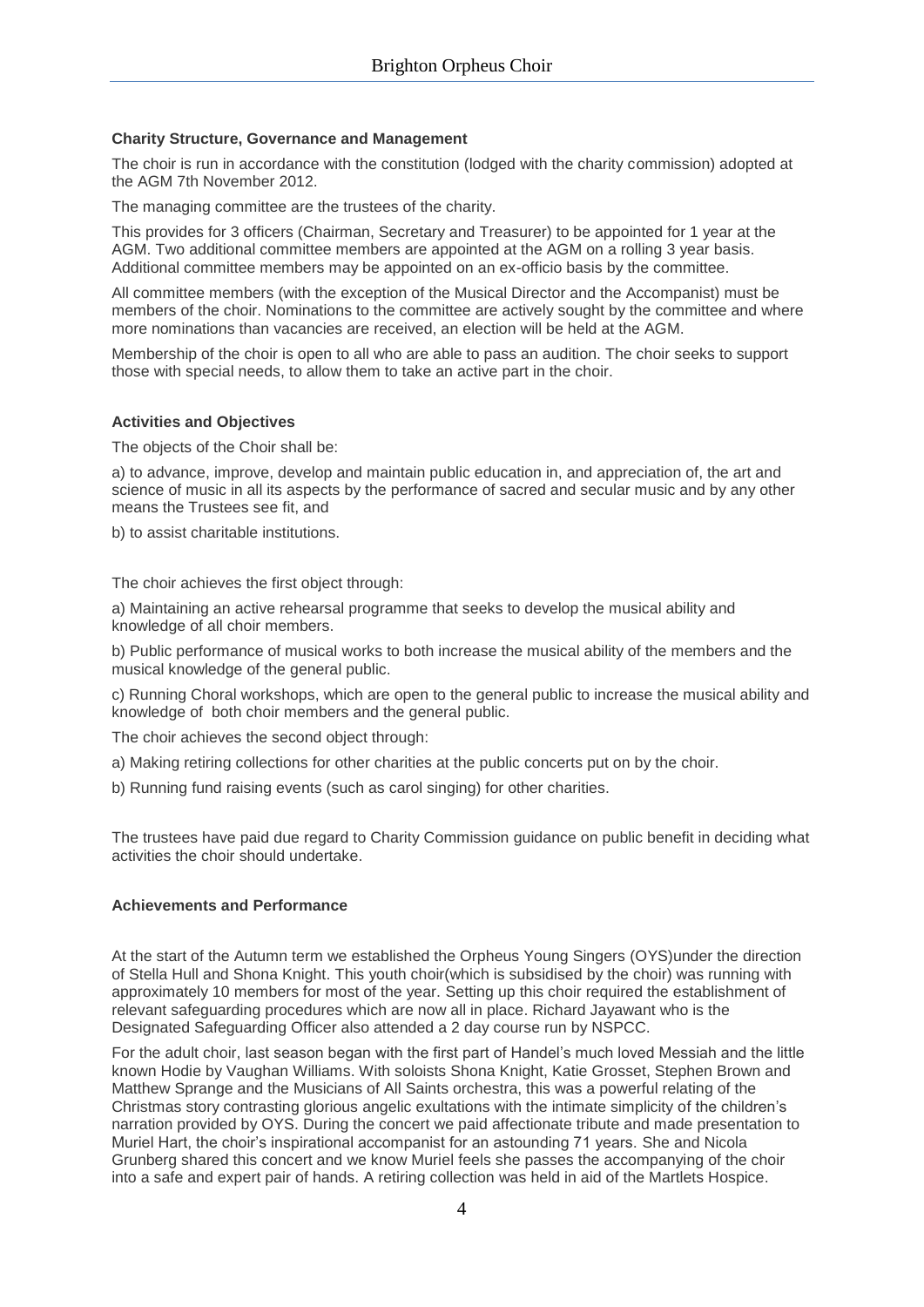We continued our charitable fund raising with our regular carol singing on Brighton Station, where we raised £496.90 for Shelter.

In the Spring we explored Bach's dramatic and musically demanding St John Passion with Evangelist Nicolas Chisholm, soloists Shona Knight and Corinne Hull and Nicholas Warden's rich sonorous bass singing the role of Christ.

Our summer programme, Pastorale, was performed once only this year by a strong choir with some beautiful unaccompanied singing and a breadth of musical expression which makes this concert both challenging and hugely rewarding. Our newly formed Orpheus Young Singers shared this event with us with enthusiasm and youthful musicality in songs of demanding complexity despite their age and numbers. They have also excelled at their two cameo concerts earlier in the year but they so much enjoy singing with the adults – the Song of the Hebrew slaves being a particular highlight for them. In the words of appreciative parents:

*Such a beautiful performance...[She] had a wonderful time at the concert*...

*It was wonderful...thank you for creating such a brilliant opportunity for the children*.

In order to try and strengthen both the adult and children's choir, some of us successfully advertised both BOC and OYS at the local Blaker's Park fete.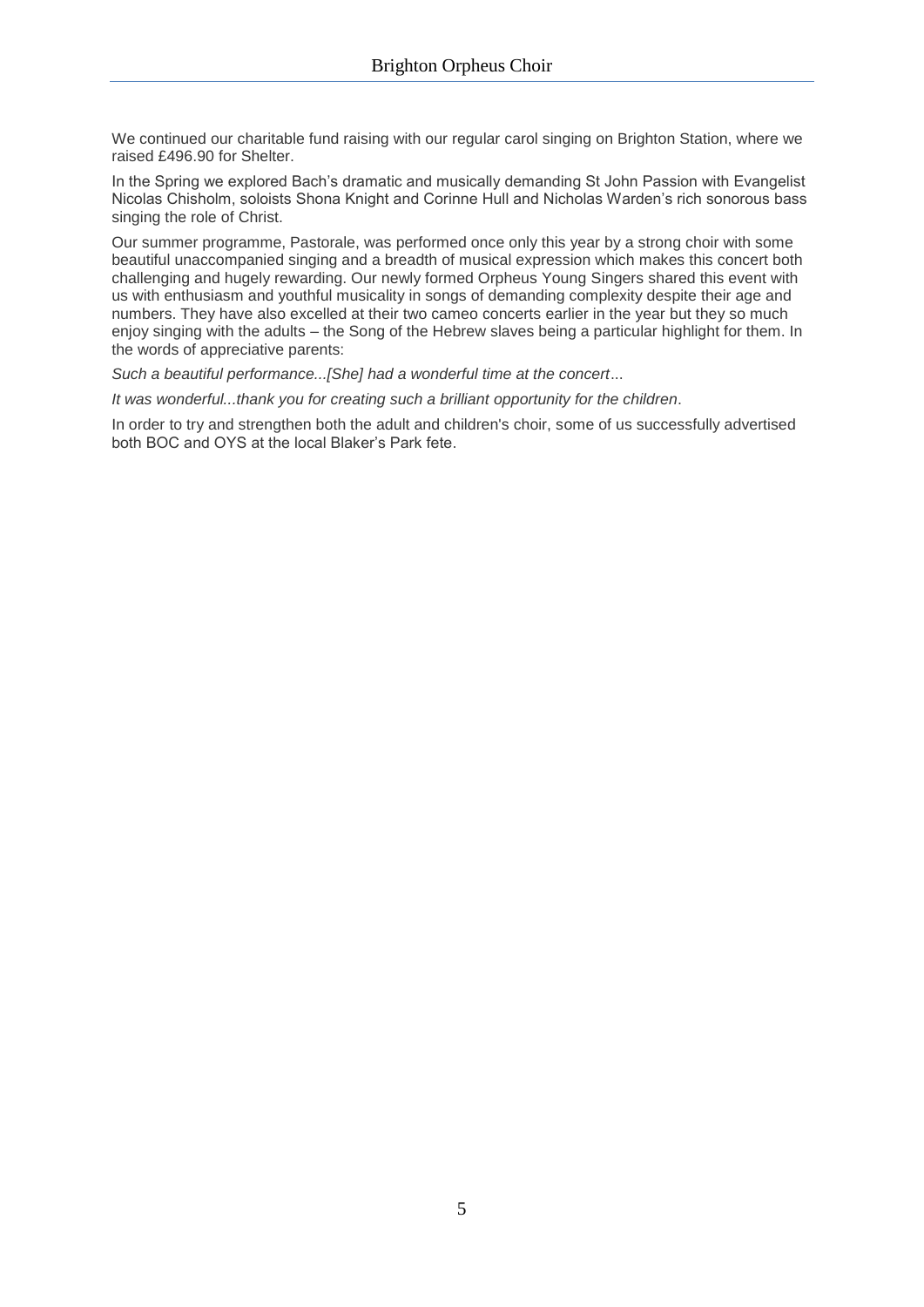# **Financial Review**

Total receipts on the unrestricted fund were £23,897 and are detailed in the financial statements.

Total payments on the unrestricted fund were £27,134 and are detailed in the financial statements. The total balance on the general fund is £22,888.

It is noted that the reserves are above the value defined in the reserves policy although it can be seen the subsidising of the OYS has reduced the reserves from the level at August 2015. The committee plan to continue to run a subsidised children's choir and this is expected to continue to reduce the reserves.

# **Reserves Policy**

It is the committees policy to try to maintain sufficient reserves in the general fund to cover the expected deficit at any forthcoming public concerts for the current financial year, together with 12 months of salary and rehearsal venue costs as contingency against unforeseen situations. This is £9000 which we do have.

It should be noted that selection of the works to be performed takes into account the current reserves and membership numbers.

There are no restricted funds.

Prepared by

Richard Jayawant - Secretary

Approved by the trustees at their meeting on 26-Sept-2016.

Annette Bell - Chair

rnette Bell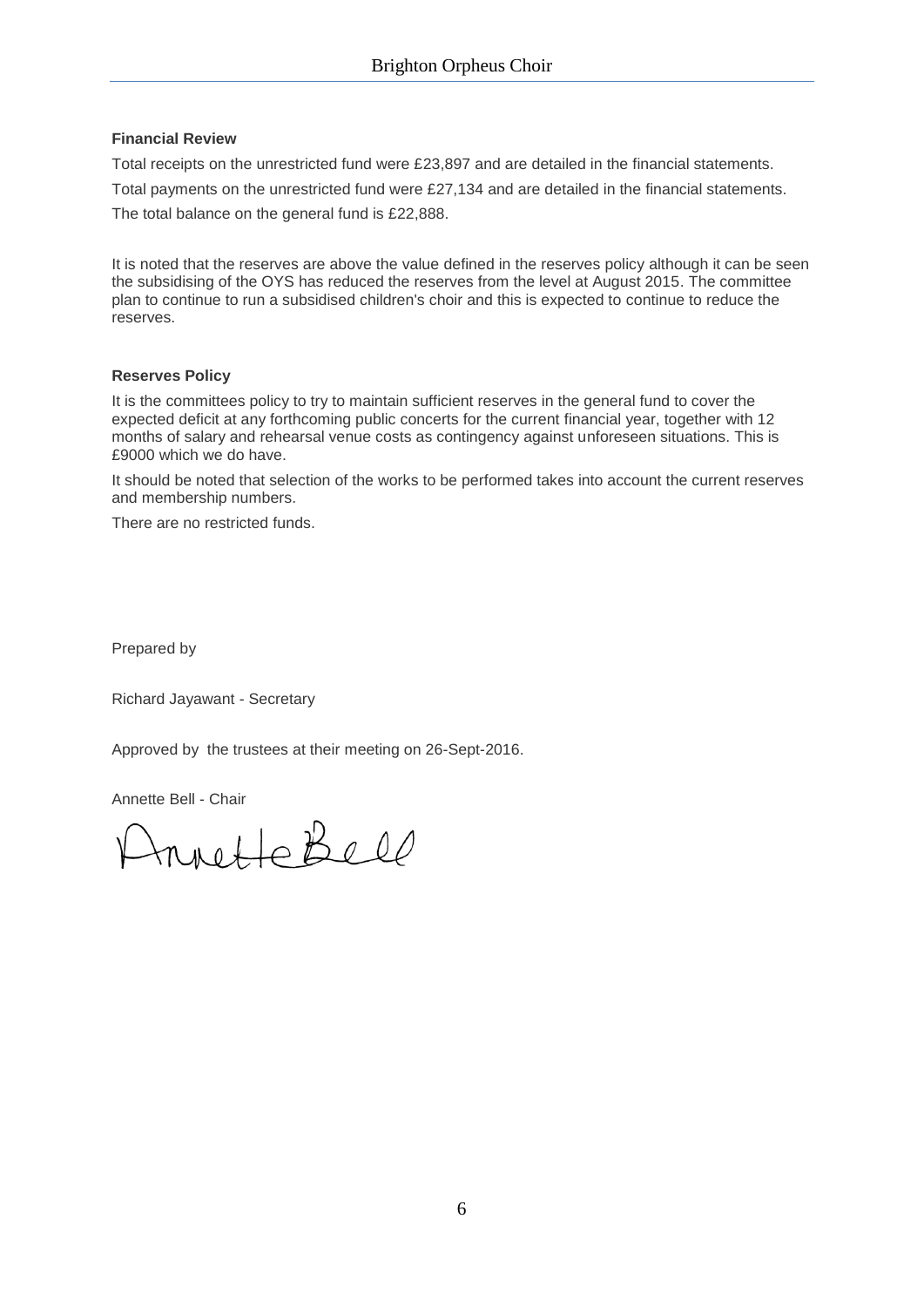# **Independent Examiners Report to the Trustees of Brighton Orpheus Choir**

# **Accounts year ended 31st August 2016**

The accounts have been prepared on the receipts and payments basis.

# **Respective responsibilities of trustees and independent examiner**

The charity's trustees are responsible for the preparation of the accounts. The charity's trustees consider that an audit is not required for this year under section 144 of the Charities Act 2011 (the Charities Act) and that an independent examination is needed.

It is my responsibility to:

- Examine the accounts under section 145 of the Charities Act.
- to follow the procedures laid down in the General Directions given by the Charity Commission (under section 145(5)(b) of the Charities Act) and to state whether particular matters have come to my attention.

# **Basis of Independent Examiner's Report**

My examination was carried out in accordance with General Directions given by the Charity Commission. An Examination includes a review of the accounting records kept by the charity and a comparison of the accounts presented with those records. It also includes consideration of any unusual items or disclosures in the accounts, and seeking explanations from the trustees concerning any such matters. The procedures undertaken do not provide all the evidence that would be required in an audit, and consequently no opinion is given as to whether the accounts present a "true and fair" view and the report is limited to those matters set out in the statement below.

# **Independent Examiners Report**

In connection with my examination, no matter has come to my attention

- 1. which gives me reasonable cause to believe that in, any material respect, the requirement:
	- to keep accounting records in accordance with section 130 of the Charities Act; and
	- to prepare accounts which accord with the accounting records and comply with the accounting requirements of the Charities Act have not been met; or

2. to which, in my opinion, attention should be drawn in order to enable a proper understanding of the accounts to be reached.

Mr. R. Squire 14 Windmill Close Hove

Signed  $M_{\text{M}}$  Date: 1st Oct 2016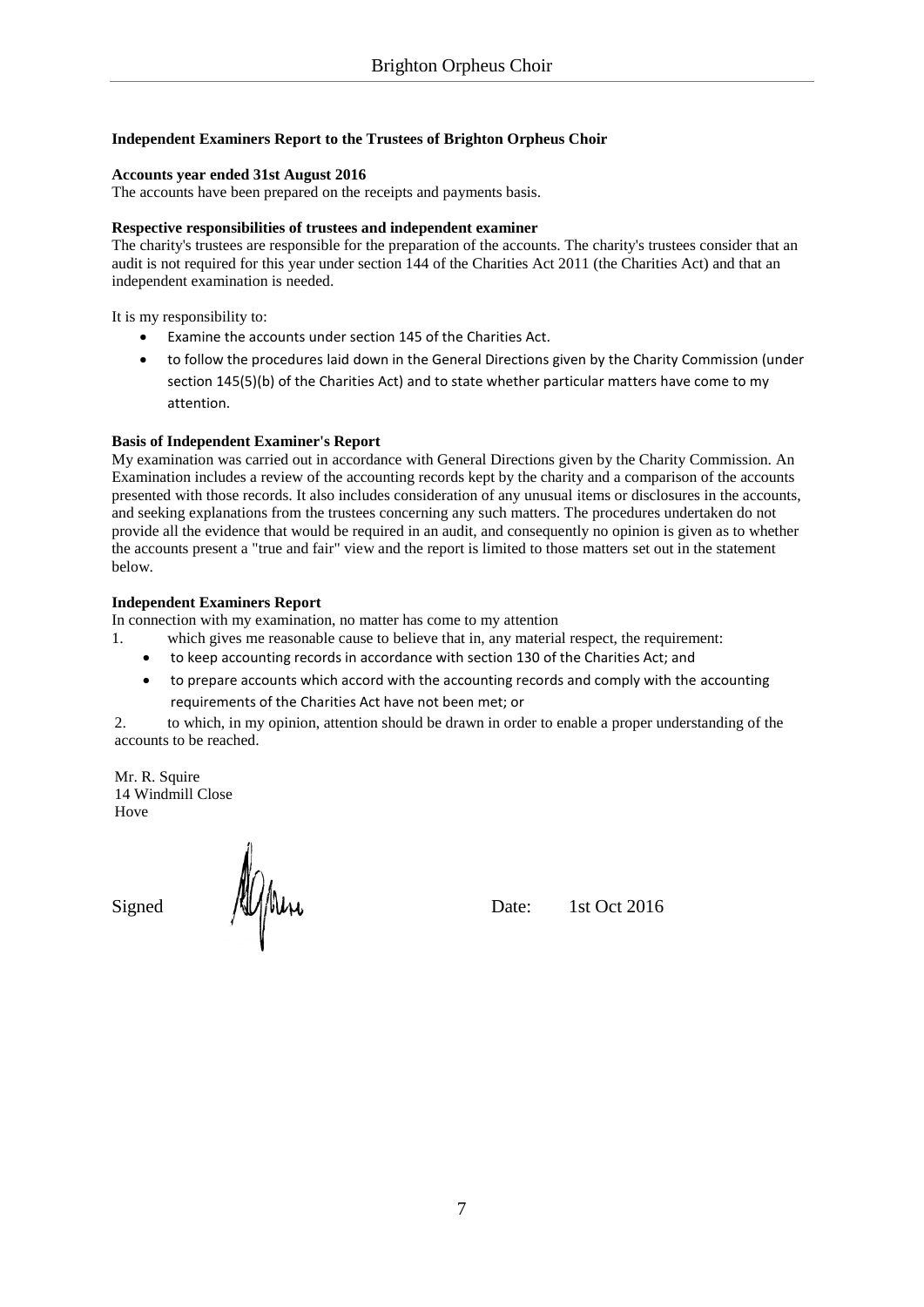# **BRIGHTON ORPHEUS CHOIR**

# Receipts and Payments Account for the year ended 31st August 2016 (all funds unrestricted)

|                                              | 2,016         | 2,015  |
|----------------------------------------------|---------------|--------|
|                                              | £             | £      |
| <b>RECEIPTS</b>                              |               |        |
| Receipts from charitable activities          |               |        |
| Member subscriptions                         | 11,145        | 10,930 |
| Income tax recovered                         | 2,387         | 2,489  |
| Concert income inc. grant from VW Trust      | 7,416         | 6,804  |
| <b>OYS</b> subscriptions                     | 265<br>21,213 | 20,224 |
| <b>Voluntary receipts</b>                    |               |        |
| Friends                                      | 405           | 850    |
| Donations                                    | 1,190         | 35     |
|                                              | 1,595         | 885    |
| <b>Receipts from fund-raising activities</b> |               |        |
| <b>Rehearsal activities</b>                  | 1,009         | 1,334  |
| Christmas social                             | 0             | 358    |
| Guest evening                                | O             | 520    |
| Hiring out staging                           | 0             | 750    |
|                                              | 1,009         | 2,962  |
| <b>Other receipts</b>                        | 80            | 102    |
| <b>Total Receipts</b>                        | 23,897        | 24,173 |
| <b>PAYMENTS</b>                              |               |        |
| <b>Charitable activities</b>                 |               |        |
| Concert costs                                | 14,188        | 13,329 |
| Conductor                                    | 3,372         | 3,473  |
| Accompanist                                  | 1,922         | 1,517  |
| Rehearsal rent                               | 1,857         | 2,288  |
| Making Music & Insurance                     | 385           | 385    |
| Administration & general marketing           | 481           | 107    |
| Music purchase                               | 204           | 158    |
| <b>Orpheus Young Singers</b>                 | 4,376         | 360    |
|                                              | 26,785        | 21,617 |
| <b>Fund-raising costs</b>                    |               |        |
| Rehearsal activities                         | 101           | 246    |
| September workshop                           | 0             | 152    |
| Christmas social                             | 0             | 187    |
| Guest evening                                | 0             | 296    |
|                                              | 101           | 881    |
| Storage boxes, folders, wine glasses         | o             | 487    |
| <b>Gifts &amp; Donations</b>                 | 0             | 634    |
| <b>Other payments</b>                        | 247           | 404    |
| <b>Total payments</b>                        | 27,134        | 24,021 |
| Net receipts (payments) for the year         | -3.236        | 152    |
| Balance of funds at 1st September 2015       | 26,124        | 25,972 |
| <b>Balance of funds at 31st August 2016</b>  | 22,888        | 26,124 |